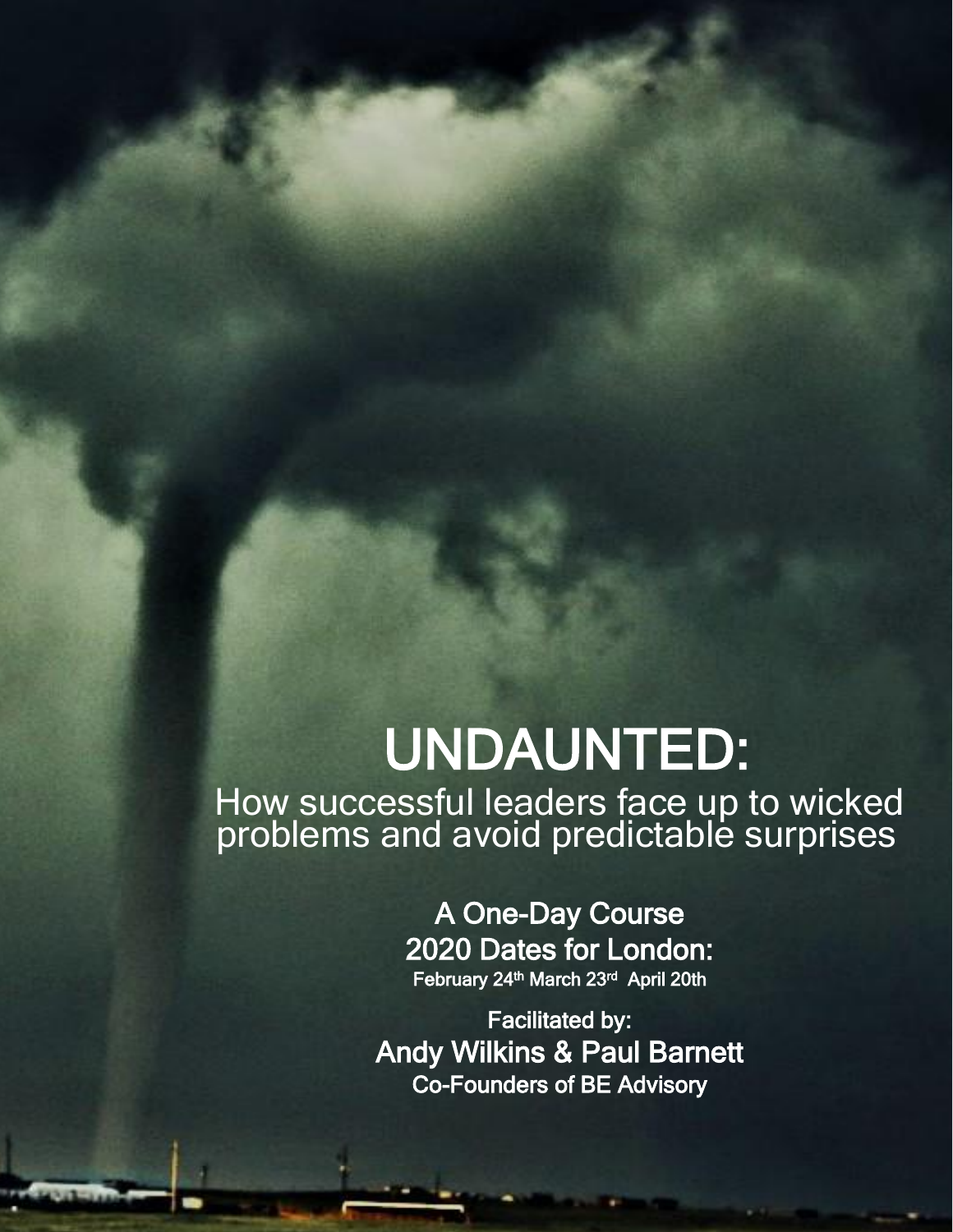

# An Insight-led One-Day Course

This course has evolved from a paper presented by Paul Barnett, Founder and CEO of the Strategic Management Forum and Co-Founder of BE Advisory, to a conference in London during December 2019. Organised by Warwick CG's executive doctoral candidates of business administration at the University of Warwick, Warwick Business School (UK), the conference explored Reframing Impact: Driving Change Under Wicked Conditions.

Paul's paper and presentation explored how successful leaders facing wicked problems, technology-based disruption, Black Swan events or regulation and deregulation issues, remained undaunted. How they distinguish between situations within their control and those beyond their control. And how they manage for resilience on the one hand and a state of preparedness on the other, so they are ready to respond decisively. They know the best solution is usually to innovate out of a crisis. Equally, they look for the opportunities that often accompany a crisis. And a focus on customer-value creation guides all their strategic thinking and choices at all times.

These are the insights Paul identified having read a number of cases, and during the developmental work he has been doing for a research-based initiative exploring Predictable Surprises and How to Prevent Them, to be launched by the Strategic Management Forum in the spring of 2020.



**[Director Briefings](https://www.beadvisory.com/post/undaunted-director-briefings)** [Taster Events](https://www.beadvisory.com/news/categories/undaunted-taster-events) [Related Workshops](https://www.beadvisory.com/post/undaunted-workshops) [Related Initiatives](https://www.beadvisory.com/post/undaunted-course-related-initiatives) **[News](https://www.beadvisory.com/news/categories/undaunted-news)** [LinkedIn Group](https://www.linkedin.com/groups/8638719/) 1 [Contact](mailto:contact@beadvisory.com) Contact Contact Contact Contact Contact Contact Contact Contact Contact Contact Contact Contact Contact Contact Contact Contact Contact Contact Contact Contact Contact Contact Contact Contact Contact Contact Cont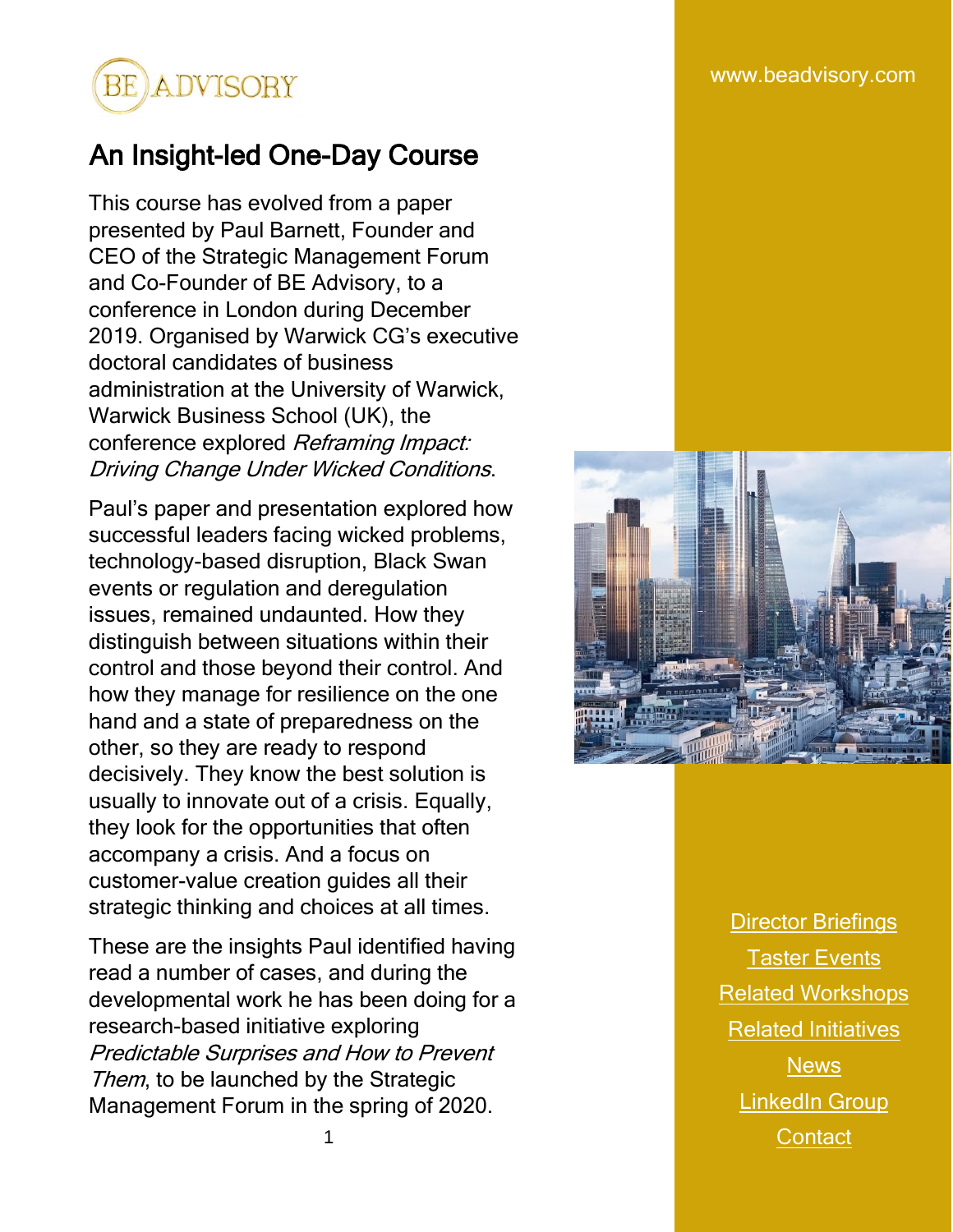

[Director Briefings](https://www.beadvisory.com/post/undaunted-director-briefings) [Taster Events](https://www.beadvisory.com/news/categories/undaunted-taster-events) [Related Workshops](https://www.beadvisory.com/post/undaunted-workshops) [Related Initiatives](https://www.beadvisory.com/post/undaunted-course-related-initiatives) **[News](https://www.beadvisory.com/news/categories/undaunted-news)** [LinkedIn Group](https://www.linkedin.com/groups/8638719/) **[Contact](mailto:contact@beadvisory.com)** 

# **BE ADVISORY**

About the same time Paul was working on his presentation, Andy Wilkins, Co-Founder of BE Advisory, was chairing a number of conferences on the topic of customer experience (CX), and how the discipline needs to evolve. Over and over he was hearing the same message from senior executives in corporations, the focus of CX is rarely customer value creation. It is value extraction from customers, to maximise the company's "share of wallet" from each customer. In other words, how to cross-sell, up-sell and use every means possible to extract as much value from each customer. Too often that is what businesses really mean when they say they are customer focused.

The CX executives Andy was engaging with know this approach is short-sighted and wrong. They know customer value creation is the way to earn and keep a customer, and profits are a by-product. But they told him boards, and too often CEOs, "don't get it". Their short-sightedness often ends in a crisis of their own making. Customer value focused challengers enter the market and disrupt the industry. Increasingly they are Amazon-like platform businesses - operators of customer value creation systems, both within and beyond their own operations.

Businesses face some genuinely wicked problems – problems that are difficult or impossible to solve because of incomplete, contradictory, and changing requirements that are difficult to recognize – but, most of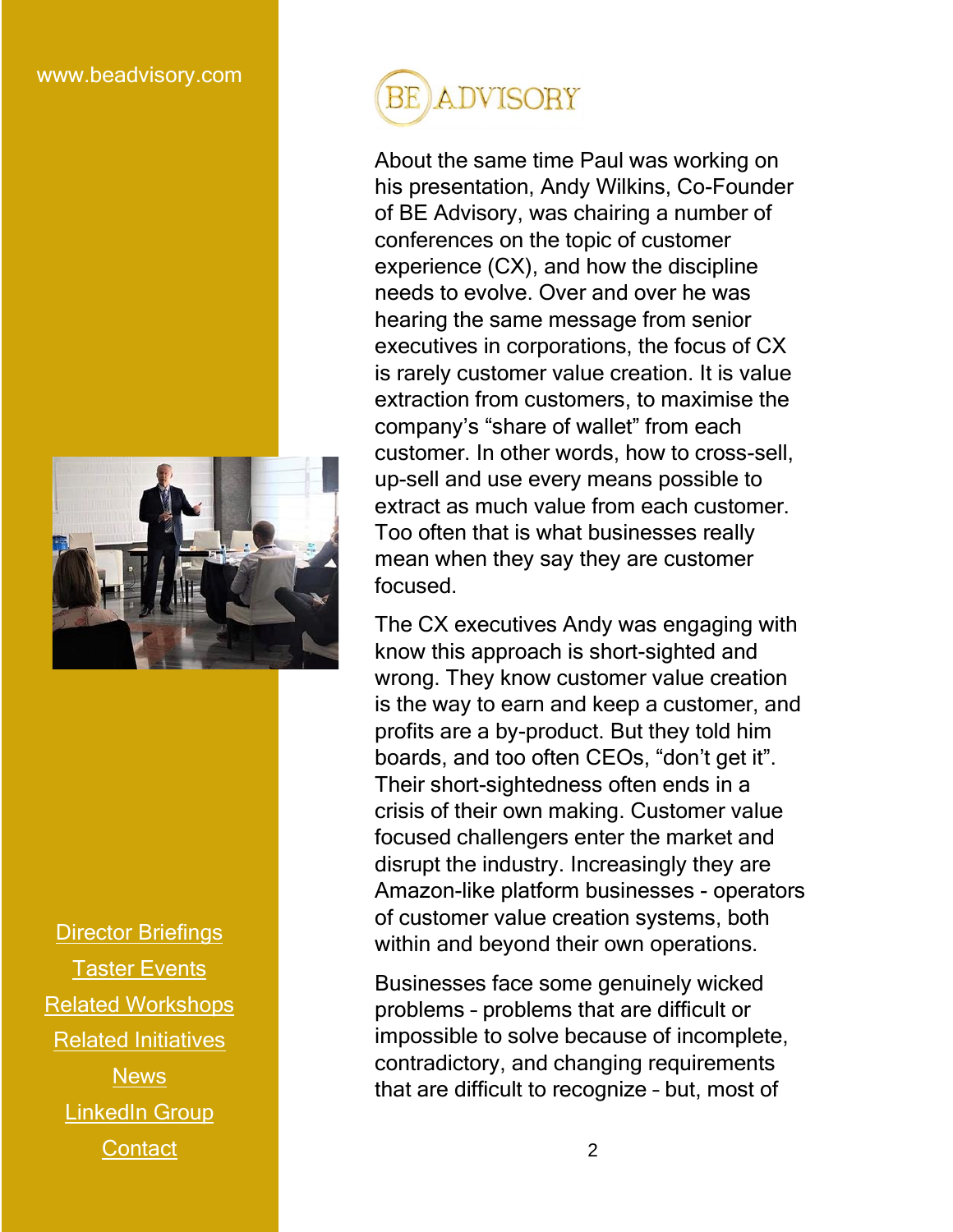

the problems businesses face are selfinflicted, and the damage they cause leaves them unprepared to face the genuinely wicked problems when they must.

On the other hand, successful leaders stay customer focused to avoid self-inflicted problems. They also prepare to deal with wicked problems when they arise. And look for the opportunities to become disruptors themselves. They also remain undaunted.

During the course Paul and Andy will share the practical insights they have identified. They will introduce new ways of thinking, new methods and new tools. Each are the approaches successful leaders use to remain undaunted by the challenges that more and more business leaders find overwhelming.

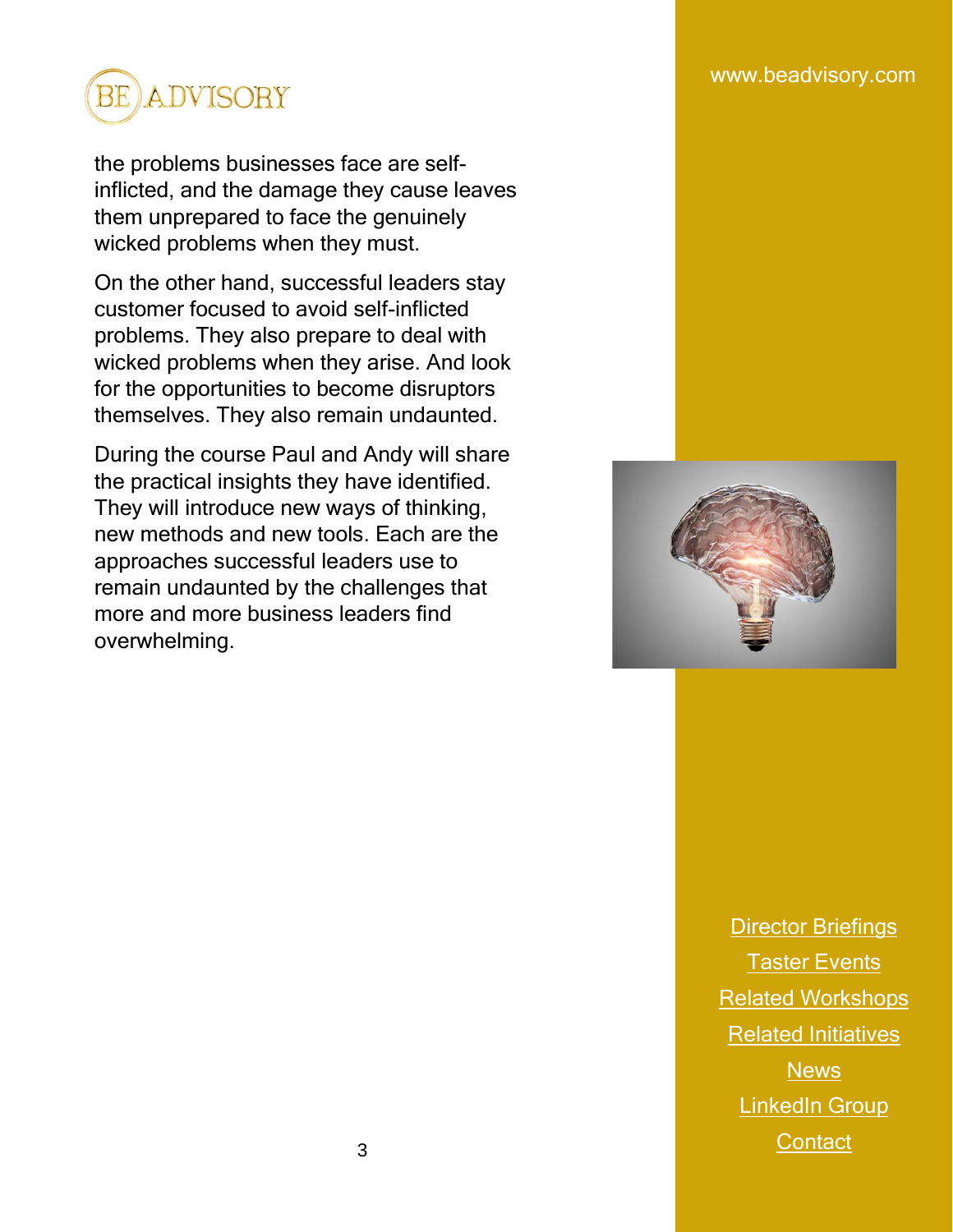

[Director Briefings](https://www.beadvisory.com/post/undaunted-director-briefings) [Taster Events](https://www.beadvisory.com/news/categories/undaunted-taster-events) [Related Workshops](https://www.beadvisory.com/post/undaunted-workshops) [Related Initiatives](https://www.beadvisory.com/post/undaunted-course-related-initiatives) **[News](https://www.beadvisory.com/news/categories/undaunted-news)** [LinkedIn Group](https://www.linkedin.com/groups/8638719/)



# Key Themes & Aims

The one-day course will explore a number of key themes from a practical perspective:

- 1. Understand why problems seem daunting
- 2. How to stop feeling daunted
- 3. How to thrive on change
- 4. Introducing Valueism: principles & practices
- 5. Designing & implementing a value scheme
- 6. Organise for value creation
- 7. Lead change with a focus on value creation
- 8. Establish & maintain a value creation culture
- 9. Innovate to sustain value creation
- 10.Becoming a Valueist

The evidence suggests change seems daunting because of a failure to distinguish between situations within our control and those beyond our control. And because we badly manage both. We spend too much time on risks associated with the external factors: political, economic, social, technical, level and environmental issues - PESTLE issues- that are not within our control and, therefore, seem daunting. Whilst most corporate crises are actually the result of the management failings associated with issues that are within their control. When we understand this, and get the balance right, we can thrive on change by focusing on being prepared for real surprises, and on the real source of success, value creation especially the creation of customer value through continuous innovation. We call this Valueism. It is a values-based approach with tools such as the Value Scheme, helping businesses and their leaders become, and stay, customer value focused Valueists – practitioners of Valueism. [Contact](mailto:contact@beadvisory.com) <sup>4</sup>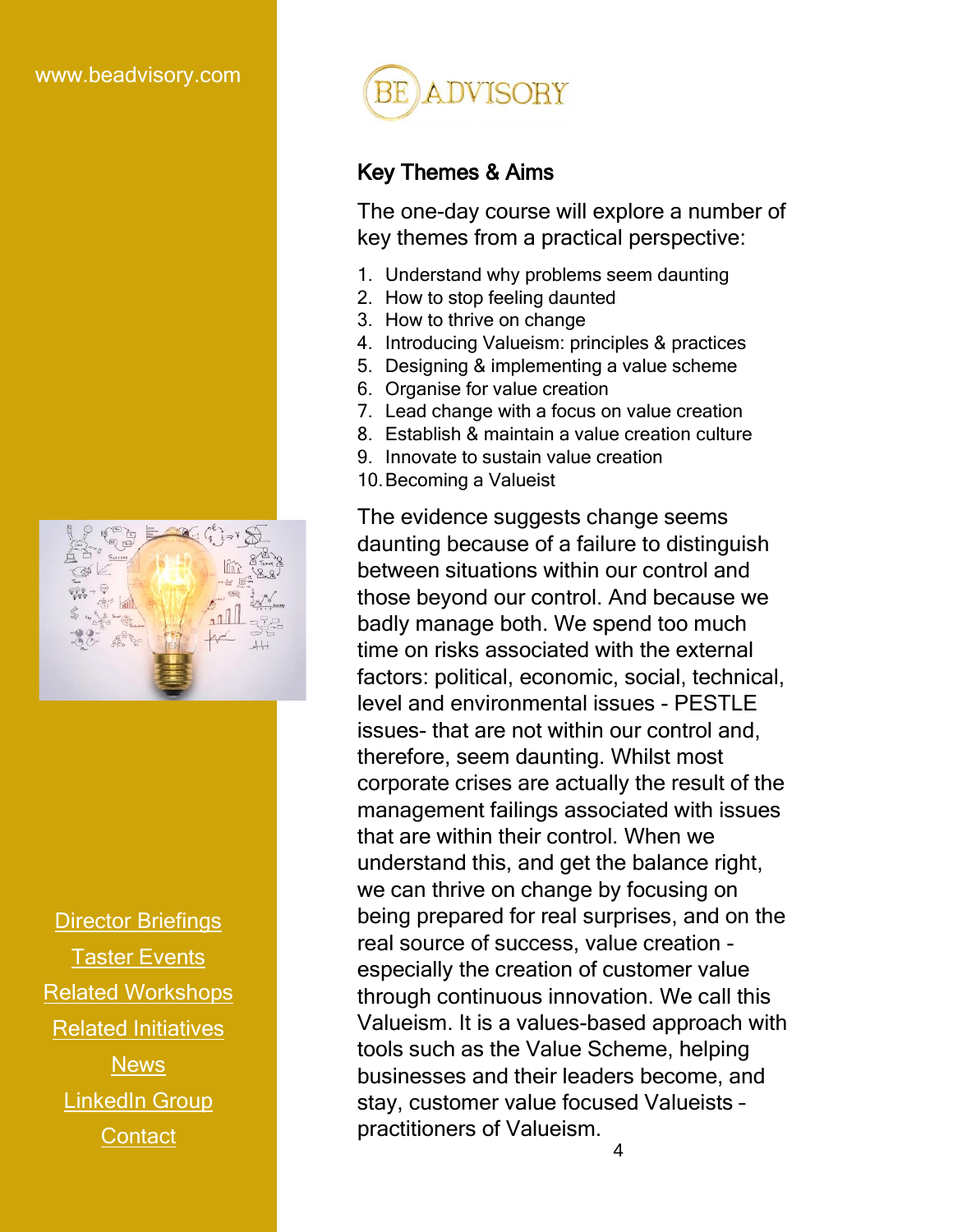

## Course Agenda

- 8.30 Registration
- 9.00 Welcome
- 9.10 Why problems seem daunting & how to stop being daunted
- 9.50 How to Thrive on Change & An Introduction to Valueism
- 10.30 Designing & Implementing a Value Scheme
- 12.00 Moderated Dialogue
- 12.30 Lunch
- 13.30 Organising for Value Creation
- 14.10 Leading for Value Creation
- 14.50 Establishing a Value Creation Culture
- 15.30 Innovating to Sustain Value Creation
- 16.30 Moderated Dialogue
- 17.00 Becoming a Valueist
- 17.30 Cocktail Reception

#### 18.00 Ends

There will be a maximum of 30 participants, so each course can be very interactive. And 2x30min dialogues during the day will focus on the practical application of the ideas being presented.

No coffee breaks are included in the agenda. Coffee and other refreshments will be available throughout the day.

[Director Briefings](https://www.beadvisory.com/post/undaunted-director-briefings) [Taster Events](https://www.beadvisory.com/news/categories/undaunted-taster-events) [Related Workshops](https://www.beadvisory.com/post/undaunted-workshops) [Related Initiatives](https://www.beadvisory.com/post/undaunted-course-related-initiatives) [News](https://www.beadvisory.com/news/categories/undaunted-news) [LinkedIn Group](https://www.linkedin.com/groups/8638719/) 5 [Contact](mailto:contact@beadvisory.com) Contact Contact Contact Contact Contact Contact Contact Contact Contact Contact Contact Contact Contact Contact Contact Contact Contact Contact Contact Contact Contact Contact Contact Contact Contact Contact Cont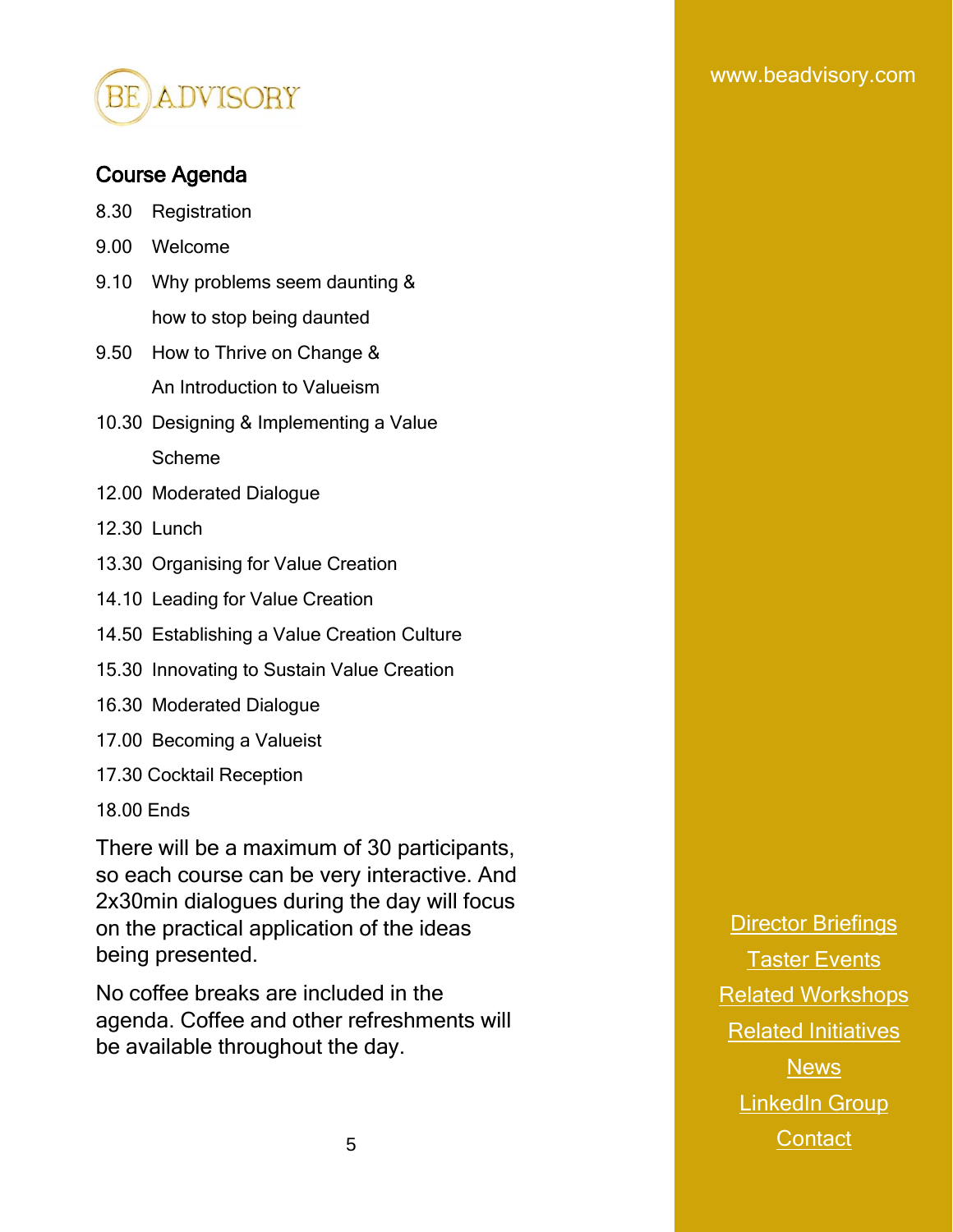



[Director Briefings](https://www.beadvisory.com/post/undaunted-director-briefings) **[Taster Events](https://www.beadvisory.com/news/categories/undaunted-taster-events)** [Related Workshops](https://www.beadvisory.com/post/undaunted-workshops) [Related Initiatives](https://www.beadvisory.com/post/undaunted-course-related-initiatives) **[News](https://www.beadvisory.com/news/categories/undaunted-news)** [LinkedIn Group](https://www.linkedin.com/groups/8638719/) **[Contact](mailto:contact@beadvisory.com)** 



## Course Leaders

Andy Wilkins, CEO of BE Advisory and a Founder Member and Fellow of the Strategic Management Forum, has been a speaker at international conferences on innovation and the use of Valueism in strategy and service design. He has applied the thinking to strategies for the development of Smart Cities, and recently applied the Valueism and Value Scheme concepts in his thinking about the way healthcare delivery will be transformed over the next 10-15 years, as part of an 18month research project for the UK's NHS. He regularly works with Telco and Banking sectors clients.

Paul Barnett, Founder & CEO of the Strategic Management Forum, coined the terms Valueism and Value Scheme. He has spoken at international conferences on the use of the concepts as a way to link strategy and innovation. Previously Paul was a senior executive of the business that doubled revenues from key customers in one financial year without any additional investment, by practicing what he now calls Valueism.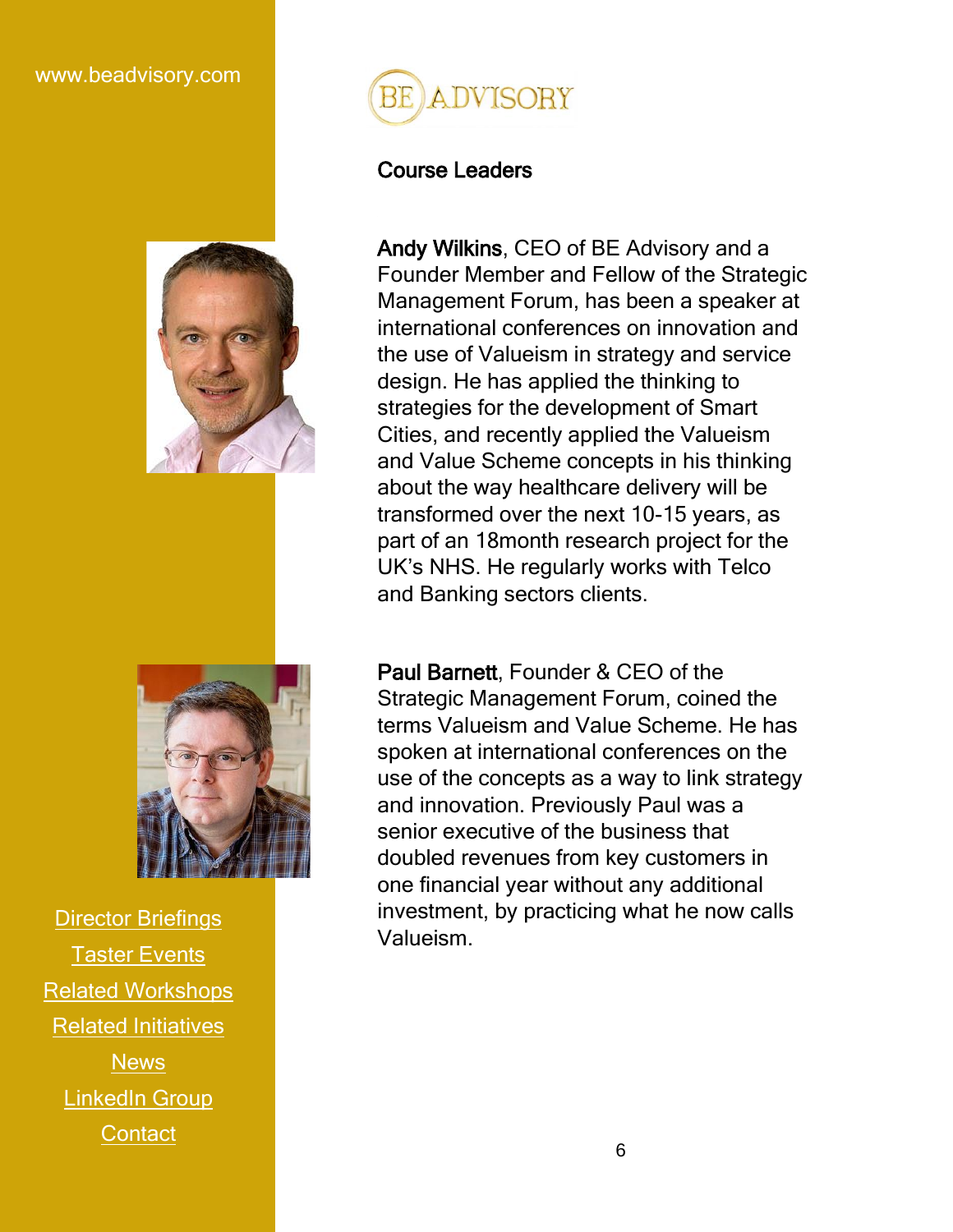

# Who Attends?

The course is designed for the directors and executives of businesses and organisations of all types. It will interest anyone who wishes to feel less daunted by the current business climate, and sees the wisdom focusing on customer value creation as a way to keep a prioritised focus. The courses will certainly benefit directors and senior executives, especially those involved in corporate strategy, finance, accounting and resource management, operations, business development, change and transformation, executive development and corporate learning.

#### Venue

The Institute of Directors (IoD). 116 Pall Mall London SW1Y 5ED

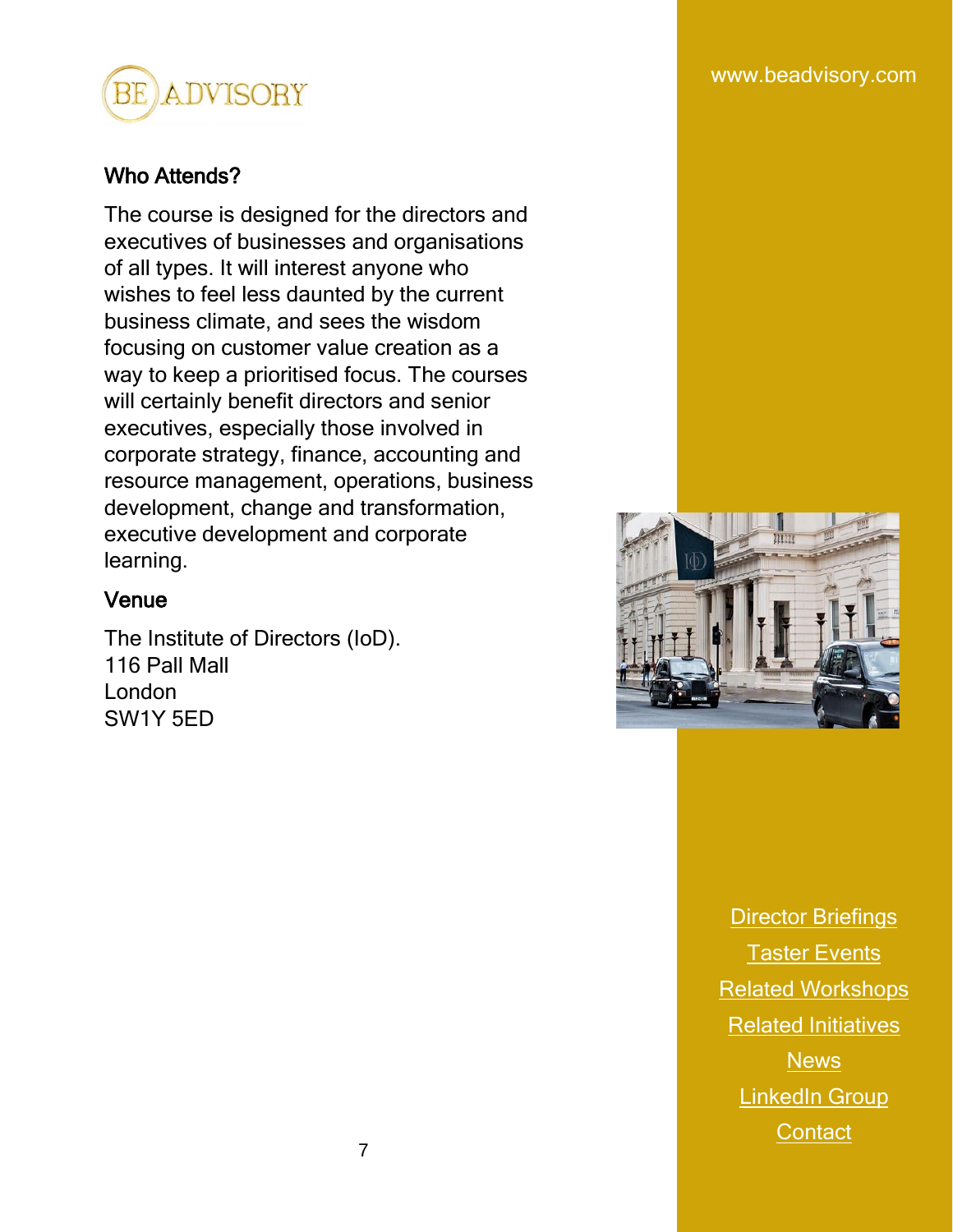

# Post Event Opportunities

#### Director Briefings

We offer short presentations to help senior executives and directors make board's aware of the issues and opportunities highlighted in the course for details [contact@beadvisory.com](mailto:contact@beadvisory.com)

# **Workshops**

Each of the topics on the one-day course agenda is the theme of a focused workshop which will be offered publicly by open enrollment and privately for individual businesses, either individually or as a series. For dates of the open enrollment workshops or to enquire about in-company sessions. See [related workshops](https://www.beadvisory.com/post/undaunted-workshops)

# Related Initiatives

The Predictable Surprises research initiative is being launched by the Strategic Management Forum in spring 2020. It will include a launch event, a series of director dialogues and an inaugural annual summit. The purpose is to better understand the causes of predictable surprises and how to overcome them. For detail see [related](https://www.beadvisory.com/post/undaunted-course-related-initiatives)  [initiatives](https://www.beadvisory.com/post/undaunted-course-related-initiatives)

# Community & News

To support further discussion of the issues raised in the course, and in our related initiatives, we have created the Predictable Surprises [LinkedIn group.](https://www.linkedin.com/groups/8638719/) The whole programme is also supported by a website and the news section.  $\mathbf{m}$ www.com